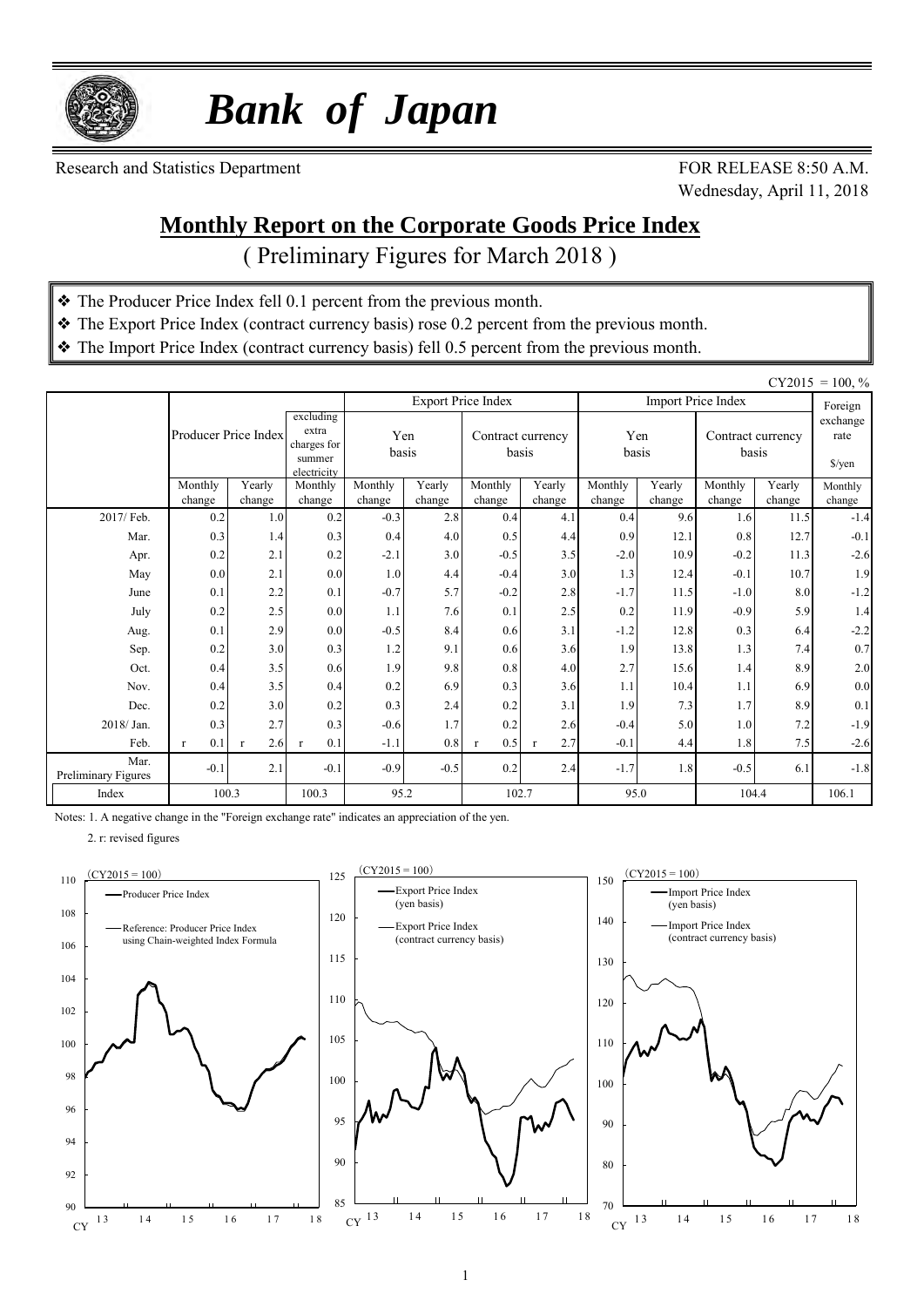#### (Commodities contributing to the monthly changes in March 2018)

| Producer Price Index         |                           | Monthly change $-0.1\%$                                                                                                                   |  |  |  |  |  |
|------------------------------|---------------------------|-------------------------------------------------------------------------------------------------------------------------------------------|--|--|--|--|--|
| Groups                       | Contribution<br>to change | Commodities                                                                                                                               |  |  |  |  |  |
| Petroleum & coal products    | $-0.11\%$                 | Gasoline, Gas oil, Liquefied petroleum gas                                                                                                |  |  |  |  |  |
| Nonferrous metals            | $-0.05\%$                 | Unwrought copper, Power $&$ telecommunications cables<br>except optical fiber cables, Unwrought primary $\&$ secondary<br>aluminum alloys |  |  |  |  |  |
| Chemicals & related products | $-0.02\%$                 | Xylene, Benzene, Styrene monomer                                                                                                          |  |  |  |  |  |
| Electric power, gas & water  | $0.04\%$                  | Industrial extra high tension power, Commercial high tension<br>power, Industrial high tension power                                      |  |  |  |  |  |
| Iron & steel                 | $0.02 \%$                 | Light steel bars, Iron castings for machinery, Ordinary steel<br>pipes $&$ tubes                                                          |  |  |  |  |  |

| Export Price Index (contract currency basis)      |                           | Monthly change 0.2 %                                                                                                                         |
|---------------------------------------------------|---------------------------|----------------------------------------------------------------------------------------------------------------------------------------------|
| Groups                                            | Contribution<br>to change | Commodities                                                                                                                                  |
| Chemicals & related products                      | $0.15 \%$                 | Vinyl chloride monomer, Synthetic rubber, Styrene monomer                                                                                    |
| Metals & related products                         | $0.08 \%$                 | Iron $\&$ steel scrap, Hot rolled steel strips, Heavy $\&$ medium<br>steel plates                                                            |
| Textiles                                          | $0.01 \%$                 | Acrylic staple fibers, Chemical fiber fabrics                                                                                                |
| Electric & electronic products                    | $-0.06\%$                 | Visual equipment, MOS memory integrated circuits, Linear<br>integrated circuits & hybrid integrated circuits                                 |
| Transportation equipment                          | $-0.03\%$                 | Drive, transmission $&$ steering parts, Internal combustion<br>engines for motor vehicles $\&$ parts, Motor vehicle air<br>conditioner parts |
| Other primary products $\&$<br>manufactured goods | $-0.01\%$                 | Gas oil, Fuel oil C, Jet fuel oil & kerosene                                                                                                 |

| Import Price Index (contract currency basis)           |                           | Monthly change $-0.5\%$                                               |
|--------------------------------------------------------|---------------------------|-----------------------------------------------------------------------|
| Groups                                                 | Contribution<br>to change | Commodities                                                           |
| Petroleum, coal & natural gas                          | $-0.64\%$                 | Crude petroleum, Liquefied petroleum gas, Naphtha                     |
| Chemicals & related products                           | $0.12 \%$                 | Titanium oxides, Cardiovascular agents, Saturated polyester<br>resins |
| Other primary products $\&$<br>manufactured goods      | $0.03\%$                  | Plastic films & sheets, Natural rubber, Feathers & down               |
| Electric & electronic products                         | $0.02 \%$                 | Servers, Printed circuit boards, Room air conditioners                |
| Lumber & wood products and<br>forest products          | $0.02 \%$                 | Plywood, North American timber, Hardwood chips                        |
| Beverages & foods and<br>agriculture products for food | $0.01 \%$                 | Beef, Dry fruits & nuts, Wine                                         |
| Metals & related products                              | $0.01 \%$                 | Unwrought aluminum, Unwrought nickel, Molybdenum ores                 |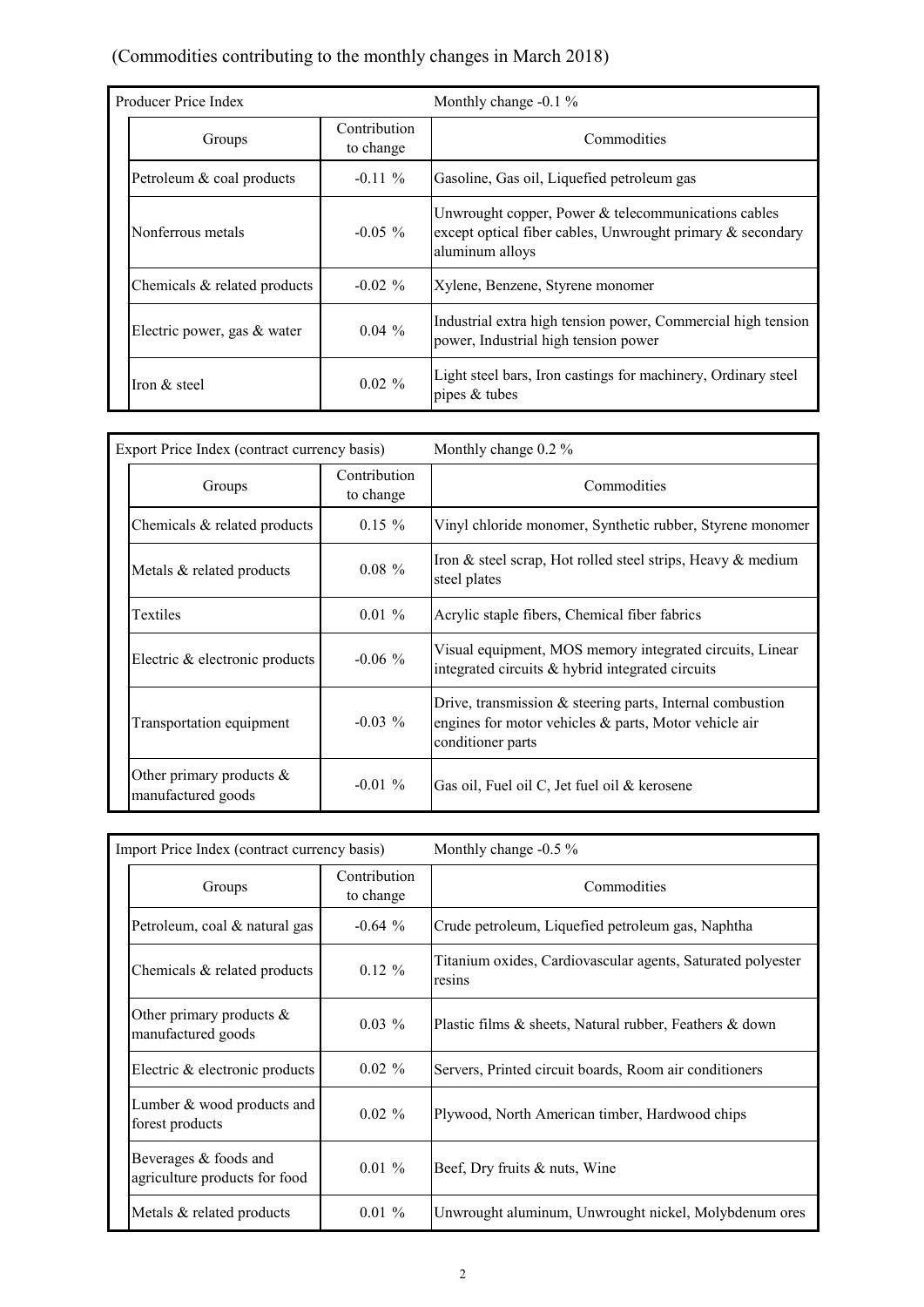#### Producer Price Index ( Preliminary Figures for March 2018 )

 $CY2015 = 100, \%$ 

|                                                |         |       |                   | Monthly |         |             | Yearly            |         |             |                   |
|------------------------------------------------|---------|-------|-------------------|---------|---------|-------------|-------------------|---------|-------------|-------------------|
|                                                | Weight  | Index | Previous<br>month |         | change  |             | Previous<br>month | change  |             | Previous<br>month |
| All commodities                                | 1,000.0 | 100.3 | $\mathbf r$       | 100.4   | $-0.1$  | $\mathbf r$ | 0.1               | 2.1     | $\mathbf r$ | 2.6               |
| excluding extra charges for summer electricity | 1,000.0 | 100.3 | $\mathbf r$       | 100.4   | $-0.1$  | $\mathbf r$ | 0.1               | 2.1     | $\mathbf r$ | 2.6               |
| Beverages & foods                              | 141.6   | 99.9  |                   | 99.9    | 0.0     |             | 0.0               | $-0.1$  |             | 0.1               |
| Textile products                               | 9.6     | 100.7 |                   | 100.2   | 0.5     |             | 0.6               | 1.3     |             | 1.2               |
| Lumber & wood products                         | 9.2     | 105.6 |                   | 105.1   | 0.5     |             | 0.4               | 3.8     |             | $3.2$             |
| Pulp, paper & related products                 | 27.7    | 101.4 | $\mathbf r$       | 101.4   | 0.0     | $\mathbf r$ | 0.4               | 2.4     | $\mathbf r$ | 2.6               |
| Chemicals & related products                   | 89.2    | 97.6  | $\mathbf r$       | 97.9    | $-0.3$  | $\mathbf r$ | 0.4               | 2.4     | $\mathbf r$ | 2.0               |
| Petroleum & coal products                      | 59.5    | 108.1 | $\mathbf r$       | 110.0   | $-1.7$  | $\mathbf r$ | $-0.6$            | 7.0     | $\mathbf r$ | 11.4              |
| Plastic products                               | 38.2    | 96.3  |                   | 96.1    | 0.2     |             | 0.3               | 0.6     |             | 0.4               |
| Ceramic, stone & clay products                 | 23.3    | 100.1 | $\mathbf r$       | 100.2   | $-0.1$  | $\mathbf r$ | 0.2               | 0.7     | $\mathbf r$ | 0.6               |
| Iron & steel                                   | 51.7    | 106.5 | $\mathbf r$       | 106.1   | 0.4     | $\mathbf r$ | 0.4               | 6.2     | $\mathbf r$ | 6.3               |
| Nonferrous metals                              | 27.1    | 102.0 |                   | 104.0   | $-1.9$  |             | $-0.8$            | 6.5     |             | 8.6               |
| Metal products                                 | 40.0    | 102.8 | $\mathbf r$       | 102.8   | 0.0     | $\mathbf r$ | 0.0               | 2.6     | $\mathbf r$ | 2.8               |
| General purpose machinery                      | 27.2    | 100.4 | $\mathbf r$       | 100.3   | 0.1     | $\mathbf r$ | $-0.1$            | $0.8\,$ | $\mathbf r$ | 0.3               |
| Production machinery                           | 41.1    | 100.4 |                   | 100.3   | 0.1     |             | 0.1               | 1.4     |             | 1.4               |
| Business oriented machinery                    | 16.2    | 102.8 | $\mathbf r$       | 102.8   | 0.0     | $\mathbf r$ | 1.0               | 0.4     | $\mathbf r$ | 0.6               |
| Electronic components & devices                | 24.5    | 97.7  | r                 | 97.9    | $-0.2$  | r           | $-0.4$            | $0.1\,$ | r           | 0.3               |
| Electrical machinery & equipment               | 52.7    | 94.7  | $\mathbf r$       | 94.8    | $-0.1$  | $\mathbf r$ | $-0.4$            | $-0.6$  | $\, r$      | $-0.7$            |
| Information & communications equipment         | 20.8    | 98.0  | $\mathbf r$       | 98.1    | $-0.1$  | $\mathbf r$ | $-0.2$            | $-0.3$  | $\, r$      | $-0.3$            |
| Transportation equipment                       | 140.7   | 98.7  |                   | 98.7    | 0.0     |             | $-0.1$            | 0.2     |             | $0.2\,$           |
| Other manufacturing industry products          | 48.0    | 100.5 | $\Gamma$          | 100.5   | $0.0\,$ | $\mathbf r$ | 0.1               | 0.4     | $\mathbf r$ | 0.6               |
| Agriculture, forestry & fishery products       | 35.8    | 109.1 | $\mathbf{r}$      | 109.3   | $-0.2$  | $\mathbf r$ | 0.6               | 3.5     | $\mathbf r$ | 3.6               |
| Minerals                                       | 3.9     | 95.9  | $\mathbf r$       | 95.6    | $0.3\,$ | $\mathbf r$ | 0.5               | $1.8\,$ | $\mathbf r$ | 2.4               |
| Electric power, gas & water                    | 67.1    | 92.4  | $\mathbf r$       | 91.8    | 0.7     | $\mathbf r$ | 0.5               | 6.5     | $\mathbf r$ | 7.1               |
| Scrap & waste                                  | 4.9     | 140.3 |                   | 139.6   | $0.5\,$ |             | $-1.3$            | 17.6    |             | 24.4              |

Notes: 1. The index of "All commodities excluding extra charges for summer electricity" adjusts extra charges applied during summer season from July to September.

2. r: revised figures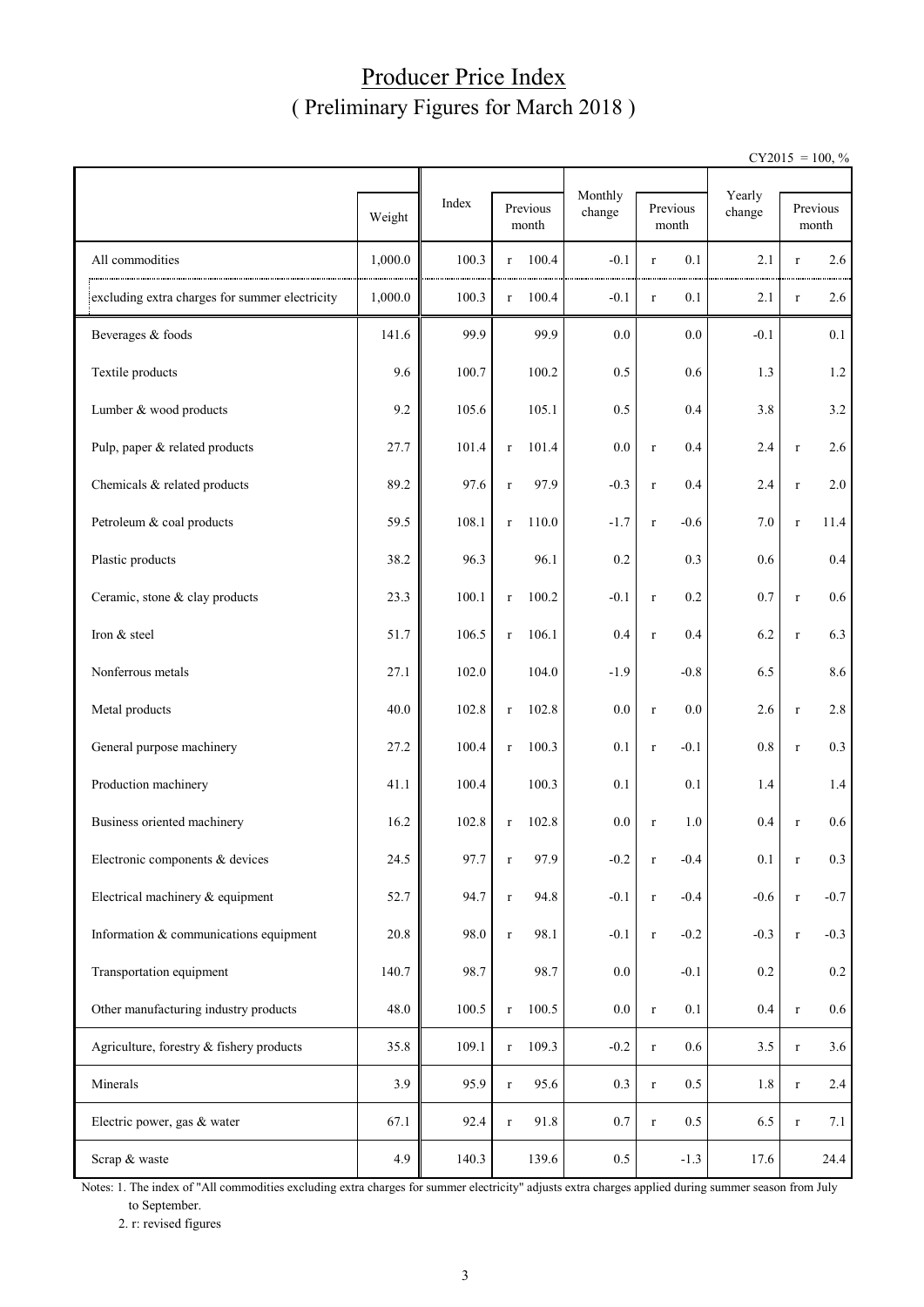## Export Price Index ( Preliminary Figures for March 2018 )

 $CY2015 = 100, \%$ 

|                                                                |         |                                   | Index                |              | Monthly change         |                               |        | Yearly change          |                               |  |  |
|----------------------------------------------------------------|---------|-----------------------------------|----------------------|--------------|------------------------|-------------------------------|--------|------------------------|-------------------------------|--|--|
|                                                                | Weight  | Yen<br>Previous<br>basis<br>month |                      | Yen<br>basis | Previous<br>month      | Contract<br>currency<br>basis |        | Previous<br>month      | Contract<br>currency<br>basis |  |  |
| All commodities                                                | 1,000.0 | 95.2                              | 96.1                 | $-0.9$       | $-1.1$                 | 0.2                           | $-0.5$ | 0.8                    | 2.4                           |  |  |
| Textiles                                                       | 13.8    | 90.3                              | 90.6<br>r            | $-0.3$       | $-1.1$<br>$\mathbf{r}$ | 0.8                           | $-3.0$ | $-2.3$<br>$\mathbf{r}$ | $-0.2$                        |  |  |
| Chemicals & related products                                   | 98.4    | 103.5                             | $r$ 103.5            | 0.0          | 0.8<br>$\mathbf{r}$    | 1.3                           | 0.9    | 3.2<br>$\mathbf{r}$    | 5.6                           |  |  |
| Metals & related products                                      | 108.5   | 108.0                             | $r$ 108.7            | $-0.6$       | $-1.5$<br>$\mathbf{r}$ | 0.7                           | 4.3    | 6.0                    | 9.5                           |  |  |
| General purpose, production $&$<br>business oriented machinery | 189.4   | 96.1                              | 96.7<br>$\mathbf{r}$ | $-0.6$       | $-0.6$<br>$\mathbf{r}$ | 0.1                           | $-0.5$ | 0.8<br>$\mathbf{r}$    | 0.1                           |  |  |
| Electric & electronic products                                 | 205.5   | 90.3                              | 91.5<br>$\mathbf{r}$ | $-1.3$       | $-1.7$<br>$\mathbf{r}$ | $-0.3$                        | $-2.0$ | $-0.7$<br>$\mathbf{r}$ | 0.8                           |  |  |
| Transportation equipment                                       | 285.2   | 92.0                              | 93.3<br>$\mathbf{r}$ | $-1.4$       | $-1.7$<br>$\mathbf{r}$ | $-0.1$                        | $-3.0$ | $-1.7$<br>$\mathbf{r}$ | $-0.5$                        |  |  |
| Other primary products $\&$<br>manufactured goods              | 99.2    | 91.4                              | 92.6<br>$\mathbf{r}$ | $-1.3$       | $-0.2$<br>$\mathbf{r}$ | $-0.1$                        | 2.9    | 4.2<br>$\mathbf{r}$    | 6.9                           |  |  |

Note: r: revised figures

## Import Price Index ( Preliminary Figures for March 2018 )

 $CY2015 = 100, \%$ 

|                                                              |         | Index        |                      | Monthly change |                        | Yearly change                 |              |                        |                               |
|--------------------------------------------------------------|---------|--------------|----------------------|----------------|------------------------|-------------------------------|--------------|------------------------|-------------------------------|
|                                                              | Weight  | Yen<br>basis | Previous<br>month    | Yen<br>basis   | Previous<br>month      | Contract<br>currency<br>basis | Yen<br>basis | Previous<br>month      | Contract<br>currency<br>basis |
| All commodities                                              | 1,000.0 | 95.0         | 96.6                 | $-1.7$         | $-0.1$                 | $-0.5$                        | 1.8          | 4.4                    | 6.1                           |
| Beverages & foods and agriculture<br>products for food       | 80.4    | 91.3         | 92.3<br>$\mathbf{r}$ | $-1.1$         | $-1.1$<br>$\mathbf r$  | 0.2                           | $-1.6$       | $-0.6$<br>$\mathbf r$  | 1.6                           |
| Textiles                                                     | 61.3    | 93.2         | 93.9<br>$\mathbf{r}$ | $-0.7$         | $-1.3$<br>$\mathbf{r}$ | $-0.1$                        | $-1.8$       | $-1.7$<br>$\mathbf{r}$ | 0.2                           |
| Metals & related products                                    | 95.8    | 101.0        | 102.4                | $-1.4$         | $-1.6$                 | 0.2                           | 5.4          | 9.6                    | 11.0                          |
| Lumber & wood products and<br>forest products                | 17.3    | 97.6         | 98.2<br>$\mathbf{r}$ | $-0.6$         | $-1.3$<br>$\mathbf{r}$ | 1.1                           | 4.8          | 6.4<br>$\mathbf{r}$    | 8.7                           |
| Petroleum, coal & natural gas                                | 252.3   | 102.8        | 107.0                | $-3.9$         | 3.1                    | $-2.3$                        | 7.6          | 13.6                   | 14.5                          |
| Chemicals & related products                                 | 94.7    | 99.0         | 98.7<br>$\mathbf{r}$ | 0.3            | $-0.4$<br>$\mathbf{r}$ | 1.3                           | 2.4          | 3.7<br>$\mathbf r$     | 4.9                           |
| General purpose, production &<br>business oriented machinery | 68.1    | 92.4         | 93.5                 | $-1.2$         | $-1.0$                 | 0.0                           | 0.7          | 2.0                    | 3.6                           |
| Electric & electronic products                               | 196.6   | 84.7         | 85.5                 | $-0.9$         | $-1.5$                 | 0.1                           | $-2.9$       | $-1.9$                 | 0.9                           |
| Transportation equipment                                     | 49.5    | 94.6         | 95.6<br>$\mathbf{r}$ | $-1.0$         | $-1.2$<br>$\mathbf{r}$ | 0.0                           | $-0.9$       | 0.6<br>$\mathbf r$     | 0.4                           |
| Other primary products $\&$<br>manufactured goods            | 84.0    | 90.5         | 91.5                 | $-1.1$         | $-1.4$                 | 0.4                           | $-3.2$       | $-1.5$                 | 0.9                           |

Note: r: revised figures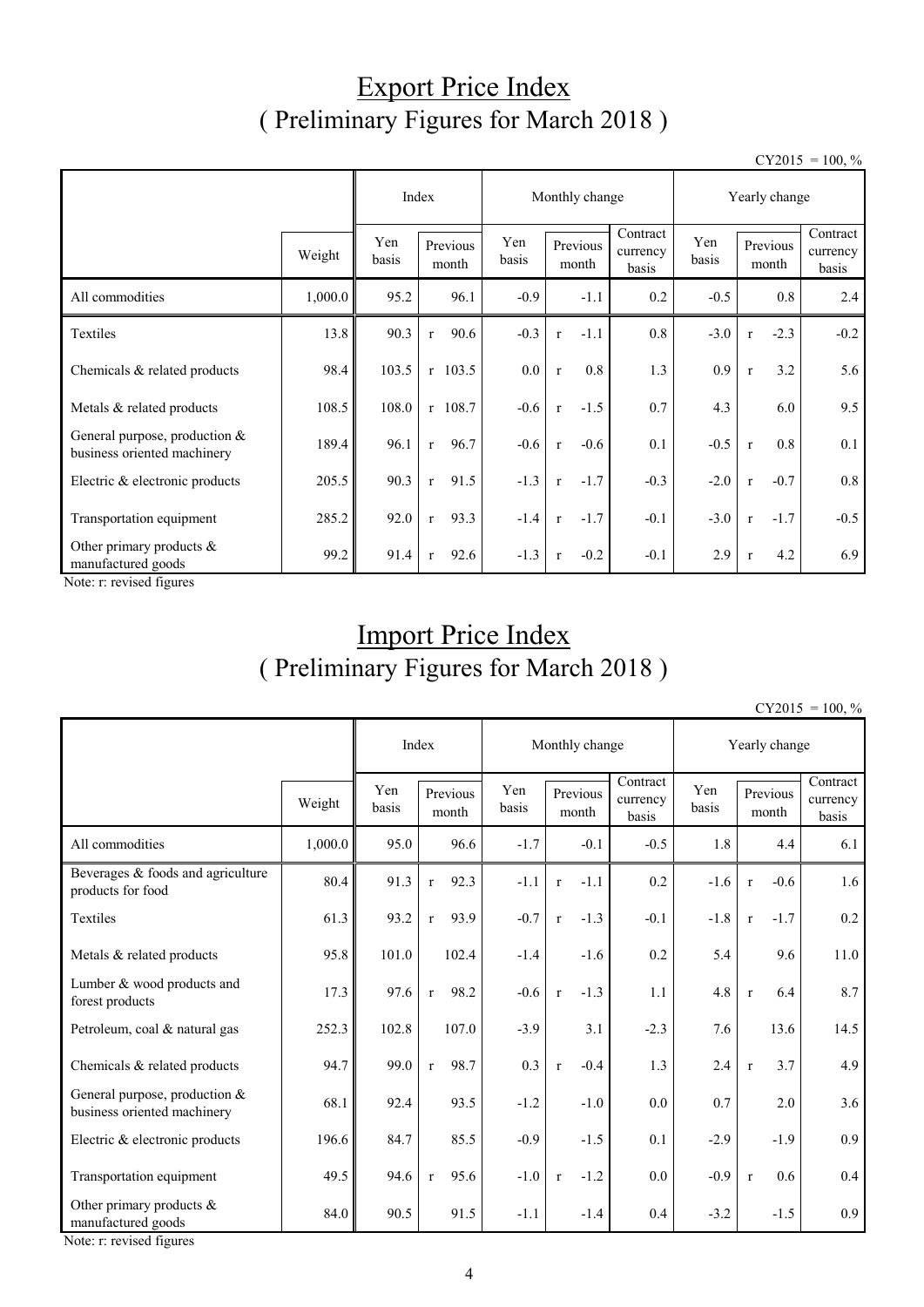# Index by Stage of Demand and Use ( Preliminary Figures for March 2018 )

 $CY2015 = 100, \%$ 

|             |                           |           |       | Monthly          |                                  | Yearly |                          |  |
|-------------|---------------------------|-----------|-------|------------------|----------------------------------|--------|--------------------------|--|
|             |                           | Weight    | Index | change           | Previous month                   | change | Previous month           |  |
|             | Domestic demand products  | 1,000.000 | 98.9  | $-0.5$           | 0.0                              | 2.1    | 2.9                      |  |
|             | Domestic goods            | 744.660   | 100.3 | $-0.1$           | 0.1<br>l r                       | 2.1    | 2.6                      |  |
|             | Imports                   | 255.340   | 95.0  | $-1.7$           | $-0.1$                           | 1.8    | 4.4                      |  |
|             | Raw materials             | 100.163   | 102.5 | $-2.3$           | 1.9<br>$\mathsf{r}$              | 5.7    | 9.3                      |  |
|             | Domestic goods            | 26.060    | 110.6 | 0.0              | 0.2<br>r                         | 4.9    | 5.9                      |  |
|             | Imports                   | 74.103    | 99.6  | $-3.2$           | 2.7<br>$\mathbf{r}$              | 5.8    | 10.6                     |  |
|             | Intermediate materials    | 535.481   | 99.5  | $-0.2$           | $-0.1$                           | 2.9    | 3.5                      |  |
|             | Domestic goods            | 448.097   | 100.0 | $-0.1$           | 0.2<br>r                         | 3.0    | 3.3                      |  |
|             | Imports                   | 87.384    | 97.0  | $-1.0$           | $-1.3$<br>$\mathsf{I}\mathsf{r}$ | 2.8    | 5.4                      |  |
| Final goods |                           | 364.356   | 97.1  | $-0.4$           | $-0.3$<br>$\mathbf{r}$           | $-0.2$ | 0.4                      |  |
|             | Domestic goods            | 270.503   | 99.8  | $-0.1$           | $-0.1$                           | 0.6    | 0.9                      |  |
|             | Imports                   | 93.853    | 89.4  | $-1.1$           | $-1.1$<br>-lr                    | $-2.4$ | $-1.5$                   |  |
|             | Capital goods             | 112.246   | 97.4  | $-0.2$           | $-0.2$                           | $-0.3$ | $-0.1$                   |  |
|             | Domestic goods            | 87.827    | 100.1 | 0.0              | 0.1                              | 0.6    | 0.7                      |  |
|             | Imports                   | 24.419    | 87.5  | $-1.0$           | $-1.6$                           | $-4.2$ | $-3.7$                   |  |
|             | Consumer goods            | 252.110   | 97.0  | $-0.4$           | $-0.4$                           | $-0.1$ | 0.5                      |  |
|             | Domestic goods            | 182.676   | 99.6  | $-0.2$           | $-0.2$                           | 0.5    | $1.0\,$                  |  |
|             | Imports                   | 69.434    | 90.0  | $-1.2$           | $-1.0$<br>$\mathbf{r}$           | $-2.0$ | $-0.8$<br>$\mathsf{I}$ r |  |
|             | Durable consumer goods    | 67.121    | 92.4  | $-0.5$           | $-0.5$                           | $-1.1$ | $-0.6$                   |  |
|             | Domestic goods            | 42.200    | 97.0  | $-0.2$           | $-0.2$                           | $-0.7$ | $-0.8$                   |  |
|             | Imports                   | 24.921    | 84.6  | $-1.2$           | $-1.2$                           | $-1.7$ | $-0.3$                   |  |
|             | Nondurable consumer goods | 184.989   | 98.6  | $-0.5 \text{ r}$ | $-0.3$                           | 0.2    | $1.0\,$                  |  |
|             | Domestic goods            | 140.476   | 100.4 | $-0.2$           | $-0.2$                           | 0.9    | 1.5                      |  |
|             | Imports                   | 44.513    | 93.0  | $-1.2$           | $-0.9$<br>$\vert$ r              | $-2.0$ | $-1.1$<br>$\mathbf{r}$   |  |

Notes: 1. These indexes are compiled by reclassifying the "Producer Price Index excluding the consumption tax," "Export Price Index" and "Import Price Index" in terms of commodities' stage of demand or use of goods.

2. r: revised figures

#### (Index by Stage of Demand and Use)

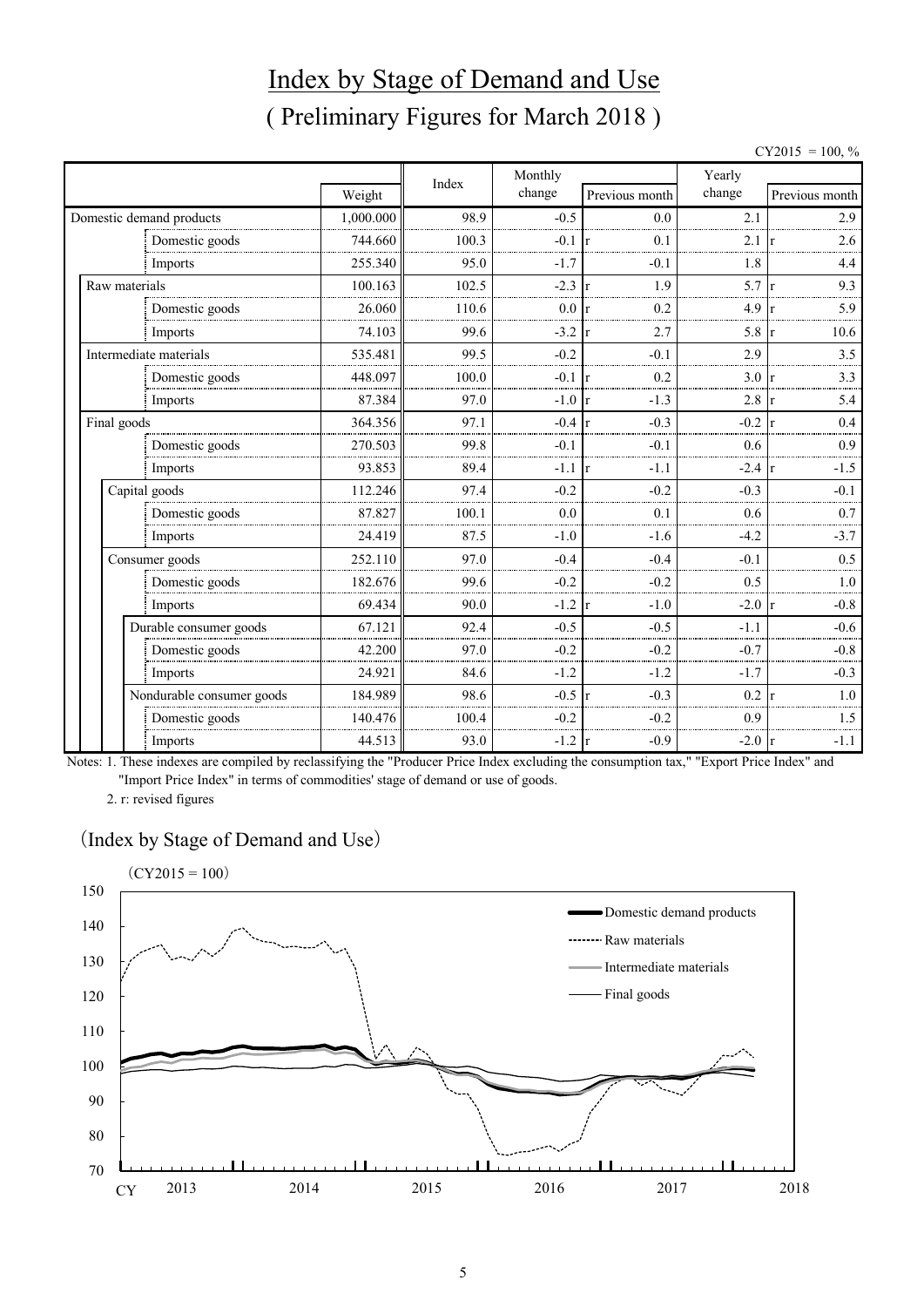# Producer Price Index using Chain-weighted Index Formula ( Preliminary Figures for March 2018 )

 $CY2015 = 100, \%$ 

|                                                |         | Index | Monthly | Previous              | Yearly  |              | Previous |
|------------------------------------------------|---------|-------|---------|-----------------------|---------|--------------|----------|
|                                                | Weight  |       | change  | month                 | change  |              | month    |
| All commodities                                | 1,000.0 | 100.3 | $-0.2$  | 0.1<br>$\mathbf r$    | 2.1     | r            | 2.7      |
| excluding extra charges for summer electricity | 1,000.0 | 100.3 | $-0.2$  | 0.1<br>$\mathbf r$    | 2.1     | $r_{\rm}$    | 2.7      |
| Beverages & foods                              | 141.6   | 99.8  | 0.0     | 0.0                   | $-0.1$  |              | 0.0      |
| Textile products                               | 9.6     | 100.5 | 0.5     | 0.6                   | 1.1     |              | 1.1      |
| Lumber & wood products                         | 9.2     | 105.5 | 0.4     | 0.4                   | 3.8     |              | 3.3      |
| Pulp, paper & related products                 | 27.7    | 101.3 | 0.0     | 0.4<br>$\mathbf r$    | 2.3     | $\mathbf r$  | 2.5      |
| Chemicals & related products                   | 89.2    | 97.9  | $-0.2$  | 0.4<br>$\mathbf r$    | 2.7     | $\mathbf r$  | 2.5      |
| Petroleum & coal products                      | 59.5    | 108.6 | $-1.7$  | $-0.6$                | 7.2     |              | 11.6     |
| Plastic products                               | 38.2    | 96.1  | 0.2     | 0.3                   | 0.6     |              | $0.4\,$  |
| Ceramic, stone & clay products                 | 23.3    | 99.9  | $-0.1$  | 0.3<br>$\mathbf r$    | 0.6     | $\mathbf r$  | 0.5      |
| Iron & steel                                   | 51.7    | 106.6 | 0.4     | 0.4<br>$\mathbf r$    | 6.4     | $\mathbf r$  | 6.5      |
| Nonferrous metals                              | 27.1    | 102.5 | $-1.8$  | $-0.8$                | 6.7     |              | 8.6      |
| Metal products                                 | 40.0    | 102.4 | 0.0     | $-0.1$<br>$\mathbf r$ | 2.4     | $\mathbf r$  | 2.5      |
| General purpose machinery                      | 27.2    | 100.3 | 0.0     | 0.0<br>$\mathbf r$    | 0.7     | $\mathbf r$  | 0.4      |
| Production machinery                           | 41.1    | 100.2 | 0.1     | 0.0<br>$\mathbf r$    | 1.3     | $\mathbf r$  | 1.4      |
| Business oriented machinery                    | 16.2    | 102.6 | 0.0     | 1.1<br>$\mathbf r$    | 0.3     | $\mathbf r$  | $0.5\,$  |
| Electronic components & devices                | 24.5    | 97.3  | $-0.2$  | $-0.3$<br>$\mathbf r$ | 0.0     | $\mathbf r$  | 0.1      |
| Electrical machinery & equipment               | 52.7    | 94.4  | $-0.1$  | $-0.4$<br>$\mathbf r$ | $-0.7$  | $\mathbf r$  | $-0.9$   |
| Information & communications equipment         | 20.8    | 97.9  | 0.0     | $-0.2$<br>$\mathbf r$ | $-0.3$  | $\mathbf{r}$ | $-0.4$   |
| Transportation equipment                       | 140.7   | 98.6  | $0.0\,$ | $-0.1$                | 0.2     |              | $0.2\,$  |
| Other manufacturing industry products          | 48.0    | 100.4 | $0.0\,$ | 0.1<br>$\mathbf r$    | 0.5     | $\mathbf r$  | $0.6\,$  |
| Agriculture, forestry & fishery products       | 35.8    | 108.1 | $-0.3$  | 0.5<br>$\mathbf r$    | 2.7     |              | 2.8      |
| Minerals                                       | 3.9     | 96.1  | 0.3     | 0.5<br>$\mathbf r$    | $2.0\,$ | $\mathbf r$  | 2.8      |
| Electric power, gas & water                    | 67.1    | 92.3  | 0.5     | 0.5<br>$\mathbf r$    | 6.5     | $\mathbf r$  | 7.4      |
| Scrap & waste                                  | 4.9     | 142.1 | 0.1     | $-1.2$                | 16.5    |              | 23.2     |

Notes: 1. The index of "All commodities excluding extra charges for summer electricity" adjusts extra charges applied during summer season from July to September.

2. The indexes are based on the year 2015 weights.

3. r: revised figures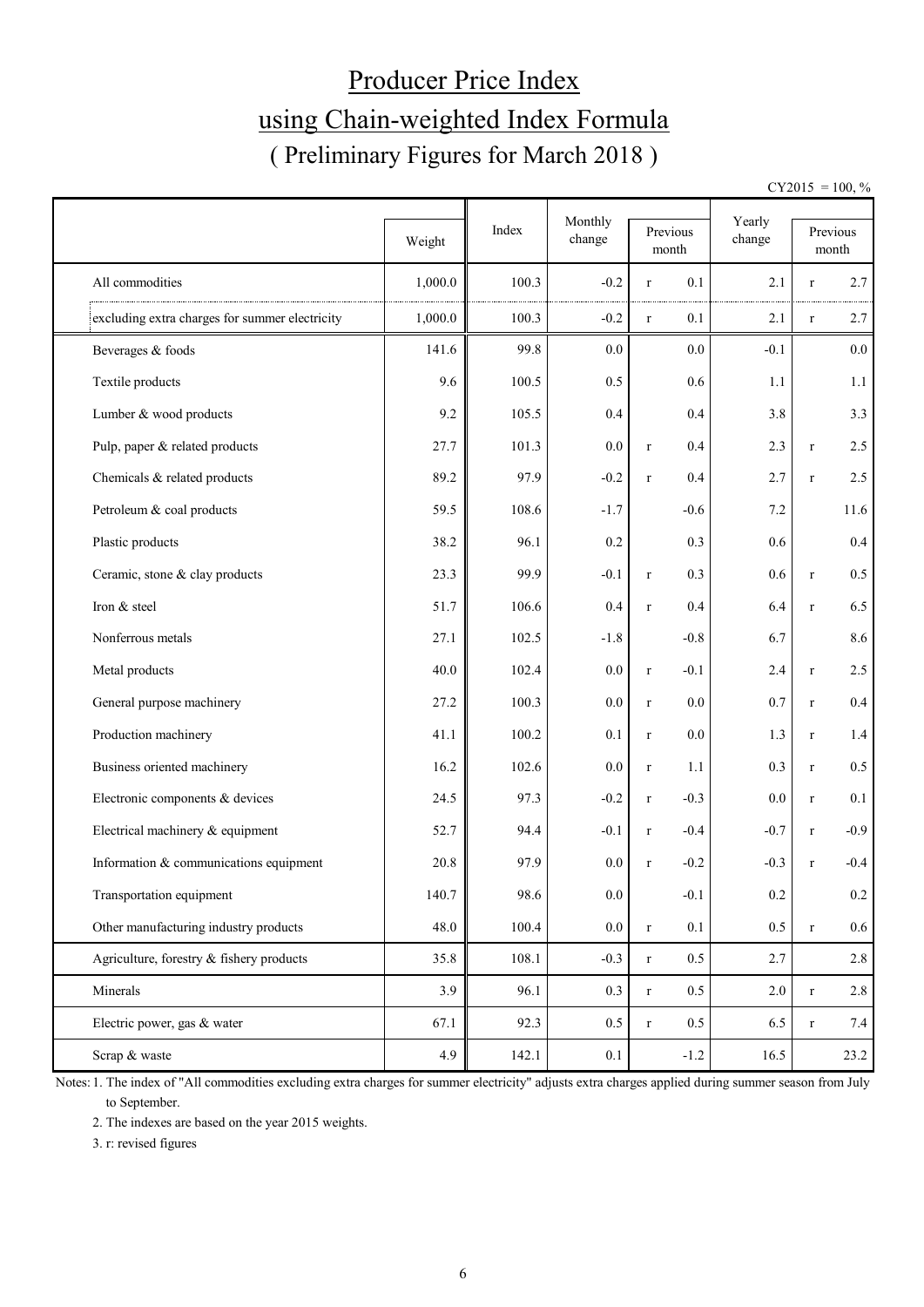#### Corporate Goods Price Index Time Series Data

|           |                |                 |                                  |                  |                                           |                                  |                                                          |                                |                                                      |                  |                                                      |                 |                                  |                          | $CY2015 = 100, \%$                        |
|-----------|----------------|-----------------|----------------------------------|------------------|-------------------------------------------|----------------------------------|----------------------------------------------------------|--------------------------------|------------------------------------------------------|------------------|------------------------------------------------------|-----------------|----------------------------------|--------------------------|-------------------------------------------|
|           |                |                 | Producer Price Index             |                  |                                           |                                  |                                                          |                                | <b>Export Price Index</b>                            |                  |                                                      |                 |                                  |                          |                                           |
|           |                | All commodities |                                  |                  |                                           |                                  | (Reference)<br>excluding extra<br>charges for summer     | All commodities<br>(yen basis) |                                                      |                  |                                                      | All commodities | (contract currency basis)        |                          |                                           |
|           |                |                 | Monthly<br>(Quarterly)<br>change | Yearly<br>change | Change<br>from three<br>months<br>earlier | Monthly<br>(Quarterly)<br>change | electricity<br>Change<br>from three<br>months<br>earlier |                                | Monthly<br>(Quarterly)<br>change                     | Yearly<br>change | Change<br>from three<br>months<br>earlier            |                 | Monthly<br>(Quarterly)<br>change | Yearly<br>change         | Change<br>from three<br>months<br>earlier |
| <b>CY</b> | 2015           | 100.0           | $\overline{\phantom{0}}$         | —                | —<br>—                                    | —<br>—                           |                                                          | 100.0                          | —                                                    | —                | —<br>—                                               | 100.0           | $\overline{\phantom{0}}$         | $\overline{\phantom{0}}$ |                                           |
|           | 2016           | 96.5            |                                  | $-3.5$           |                                           |                                  |                                                          | 90.7                           | —                                                    | $-9.3$           |                                                      | 96.9            | —                                | $-3.1$                   |                                           |
|           | 2017           | 98.7            |                                  | 2.3              |                                           | —                                | —                                                        | 95.5                           |                                                      | 5.3              | $\qquad \qquad -$                                    | 100.2           | $\overline{\phantom{0}}$         | 3.4                      |                                           |
| <b>FY</b> | 2015           | 99.1            | $\overline{\phantom{0}}$         | —                | —                                         | -                                | $\overline{\phantom{0}}$                                 | 98.1                           | —                                                    |                  |                                                      | 98.6            | —                                |                          |                                           |
|           | 2016<br>2017   | 96.7<br>99.3    | $\overline{\phantom{0}}$         | $-2.4$<br>2.7    | —                                         |                                  | $\overline{\phantom{0}}$<br>—                            | 91.3<br>95.7                   | $\overline{\phantom{0}}$<br>$\overline{\phantom{0}}$ | $-6.9$<br>4.8    | $\overline{\phantom{0}}$<br>$\overline{\phantom{0}}$ | 97.8<br>100.8   | —<br>$\overline{\phantom{0}}$    | $-0.8$<br>3.1            | —                                         |
| 2017/     | Q2             | 98.4            | 0.5                              | 2.1              | $\equiv$                                  | 0.5                              | $\equiv$                                                 | 94.1                           | $-1.5$                                               | 4.4              |                                                      | 99.5            | $-0.3$                           | 3.1                      | $\overline{\phantom{0}}$                  |
|           | Q <sub>3</sub> | 98.8            | 0.4                              | 2.8              | $\overbrace{\phantom{1232211}}$           | 0.2                              |                                                          | 94.9                           | 0.9                                                  | 8.3              |                                                      | 99.9            | 0.4                              | 3.1                      |                                           |
|           | Q <sub>4</sub> | 99.7            | 0.9                              | 3.3              | —                                         | 1.1                              | $\overline{\phantom{0}}$                                 | 97.5                           | 2.7                                                  | 6.2              | $\overline{\phantom{0}}$                             | 101.6           | 1.7                              | 3.6                      |                                           |
| 2018/     | Q1             | 100.3           | 0.6                              | 2.5              |                                           | 0.6                              |                                                          | 96.2                           | $-1.3$                                               | 0.7              |                                                      | 102.4           | 0.8                              | 2.6                      |                                           |
| 2017/     | Feb.           | 97.9            | 0.2                              | 1.0              | 1.6                                       | 0.2                              | 1.6                                                      | 95.3                           | $-0.3$                                               | 2.8              | 4.5                                                  | 99.8            | 0.4                              | 4.1                      | 1.7                                       |
|           | Mar.           | 98.2            | 0.3                              | 1.4              | 1.1                                       | 0.3                              | 1.1                                                      | 95.7                           | 0.4                                                  | 4.0              | 0.2                                                  | 100.3           | 0.5                              | 4.4                      | 1.6                                       |
|           | Apr.           | 98.4            | 0.2                              | 2.1              | 0.7                                       | 0.2                              | 0.7                                                      | 93.7                           | $-2.1$                                               | 3.0              | $-2.0$                                               | 99.8            | $-0.5$                           | 3.5                      | 0.4                                       |
|           | May            | 98.4            | 0.0                              | 2.1              | 0.5                                       | 0.0                              | 0.5                                                      | 94.6                           | 1.0                                                  | 4.4              | $-0.7$                                               | 99.4            | $-0.4$                           | 3.0                      | $-0.4$                                    |
|           | June           | 98.5            | 0.1                              | 2.2              | 0.3                                       | 0.1                              | 0.3                                                      | 93.9                           | $-0.7$                                               | 5.7              | $-1.9$                                               | 99.2            | $-0.2$                           | 2.8                      | $-1.1$                                    |
|           | July           | 98.7            | 0.2                              | 2.5              | 0.3                                       | 0.0                              | 0.1                                                      | 94.9                           | 1.1                                                  | 7.6              | 1.3                                                  | 99.3            | 0.1                              | 2.5                      | $-0.5$                                    |
|           | Aug            | 98.8            | 0.1                              | 2.9              | 0.4                                       | 0.0                              | 0.1                                                      | 94.4                           | $-0.5$                                               | 8.4              | $-0.2$                                               | 99.9            | 0.6                              | 3.1                      | 0.5                                       |
|           | Sep.           | 99.0            | 0.2                              | 3.0              | 0.5                                       | 0.3                              | 0.3                                                      | 95.5                           | 1.2                                                  | 9.1              | 1.7                                                  | 100.5           | 0.6                              | 3.6                      | 1.3                                       |
|           | Oct.           | 99.4            | 0.4                              | 3.5              | 0.7                                       | 0.6                              | 0.9                                                      | 97.3                           | 1.9                                                  | 9.8              | 2.5                                                  | 101.3           | 0.8                              | 4.0                      | $2.0$                                     |
|           | Nov.           | 99.8            | 0.4                              | 3.5              | 1.0                                       | 0.4                              | 1.3                                                      | 97.5                           | 0.2                                                  | 6.9              | 3.3                                                  | 101.6           | 0.3                              | 3.6                      | 1.7                                       |
|           | Dec.           | 100.0           | 0.2                              | 3.0              | 1.0                                       | 0.2                              | 1.2                                                      | 97.8                           | 0.3                                                  | 2.4              | 2.4                                                  | 101.8           | 0.2                              | 3.1                      | 1.3                                       |
| 2018/     | Jan.           | 100.3           | 0.3                              | 2.7              | 0.9                                       | 0.3                              | 0.9                                                      | 97.2                           | $-0.6$                                               | 1.7              | $-0.1$                                               | 102.0           | 0.2                              | 2.6                      | 0.7                                       |
|           | Feb.           | 100.4           | 0.1                              | 2.6              | 0.6                                       | 0.1                              | 0.6                                                      | 96.1                           | $-1.1$                                               | 0.8              | $-1.4$                                               | 102.5           | 0.5                              | 2.7                      | 0.9                                       |
|           | Mar.           | 100.3           | $-0.1$                           | 2.1              | 0.3                                       | $-0.1$                           | 0.3                                                      | 95.2                           | $-0.9$                                               | $-0.5$           | $-2.7$                                               | 102.7           | 0.2                              | 2.4                      | 0.9                                       |

|           |                |                                | Import Price Index               |                  |                                           |                 |                                  |                  |                                           | Foreign                                      |
|-----------|----------------|--------------------------------|----------------------------------|------------------|-------------------------------------------|-----------------|----------------------------------|------------------|-------------------------------------------|----------------------------------------------|
|           |                | All commodities<br>(yen basis) |                                  |                  |                                           | All commodities | (contract currency basis)        |                  |                                           | exchange<br>rate<br>$\frac{\sqrt{2}}{2}$     |
|           |                |                                | Monthly<br>(Quarterly)<br>change | Yearly<br>change | Change<br>from three<br>months<br>earlier |                 | Monthly<br>(Quarterly)<br>change | Yearly<br>change | Change<br>from three<br>months<br>earlier | Monthly<br>(Quarterly)<br>(Yearly)<br>change |
| <b>CY</b> | 2015           | 100.0                          |                                  |                  |                                           | 100.0           |                                  |                  |                                           | 14.4                                         |
|           | 2016           | 83.6                           |                                  | $-16.4$          |                                           | 90.2            |                                  | $-9.8$           |                                           | $-10.1$                                      |
|           | 2017           | 92.7                           |                                  | 10.9             |                                           | 98.1            |                                  | 8.8              |                                           | 3.1                                          |
| <b>FY</b> | 2015           | 95.5                           |                                  |                  |                                           | 95.9            |                                  |                  |                                           | 9.3                                          |
|           | 2016           | 85.4                           |                                  | $-10.6$          |                                           | 92.5            |                                  | $-3.5$           |                                           | $-9.8$                                       |
|           | 2017           | 93.6                           |                                  | 9.6              |                                           | 99.8            |                                  | 7.9              |                                           | 2.3                                          |
| 2017/     | Q2             | 91.7                           | $-1.0$                           | 11.7             |                                           | 97.8            | 0.4                              | 10.0             |                                           | $-2.2$                                       |
|           | Q <sub>3</sub> | 91.0                           | $-0.8$                           | 12.8             |                                           | 96.8            | $-1.0$                           | 6.5              |                                           | $-0.1$                                       |
|           | Q4             | 95.6                           | 5.1                              | 11.0             |                                           | 100.5           | 3.8                              | 8.2              |                                           | 1.8                                          |
| 2018/     | Q1             | 96.1                           | 0.5                              | 3.8              |                                           | 104.1           | 3.6                              | 6.9              |                                           | $-4.1$                                       |
| 2017/     | Feb.           | 92.5                           | 0.4                              | 9.6              | 7.2                                       | 97.6            | 1.6                              | 11.5             | 4.1                                       | $-1.4$                                       |
|           | Mar.           | 93.3                           | 0.9                              | 12.1             | 3.1                                       | 98.4            | 0.8                              | 12.7             | 5.0                                       | $-0.1$                                       |
|           | Apr.           | 91.4                           | $-2.0$                           | 10.9             | $-0.8$                                    | 98.2            | $-0.2$                           | 11.3             | 2.2                                       | $-2.6$                                       |
|           | May            | 92.6                           | 1.3                              | 12.4             | 0.1                                       | 98.1            | $-0.1$                           | 10.7             | 0.5                                       | 1.9                                          |
|           | June           | 91.0                           | $-1.7$                           | 11.5             | $-2.5$                                    | 97.1            | $-1.0$                           | 8.0              | $-1.3$                                    | $-1.2$                                       |
|           | July           | 91.2                           | 0.2                              | 11.9             | $-0.2$                                    | 96.2            | $-0.9$                           | 5.9              | $-2.0$                                    | 1.4                                          |
|           | Aug.           | 90.1                           | $-1.2$                           | 12.8             | $-2.7$                                    | 96.5            | 0.3                              | 6.4              | $-1.6$                                    | $-2.2$                                       |
|           | Sep.           | 91.8                           | 1.9                              | 13.8             | 0.9                                       | 97.8            | 1.3                              | 7.4              | 0.7                                       | 0.7                                          |
|           | Oct.           | 94.3                           | 2.7                              | 15.6             | 3.4                                       | 99.2            | 1.4                              | 8.9              | 3.1                                       | 2.0                                          |
|           | Nov.           | 95.3                           | 1.1                              | 10.4             | 5.8                                       | 100.3           | 1.1                              | 6.9              | 3.9                                       | 0.0                                          |
|           | Dec.           | 97.1                           | 1.9                              | 7.3              | 5.8                                       | 102.0           | 1.7                              | 8.9              | 4.3                                       | 0.1                                          |
| 2018/     | Jan.           | 96.7                           | $-0.4$                           | 5.0              | 2.5                                       | 103.0           | $1.0\,$                          | 7.2              | 3.8                                       | $-1.9$                                       |
|           | Feb.           | 96.6                           | $-0.1$                           | 4.4              | 1.4                                       | 104.9           | 1.8                              | 7.5              | 4.6                                       | $-2.6$                                       |
|           | Mar.           | 95.0                           | $-1.7$                           | 1.8              | $-2.2$                                    | 104.4           | $-0.5$                           | 6.1              | 2.4                                       | $-1.8$                                       |

 $CY2015 = 100, \%$ 

Note: A negative change in the "Foreign exchange rate" indicates an appreciation of the yen.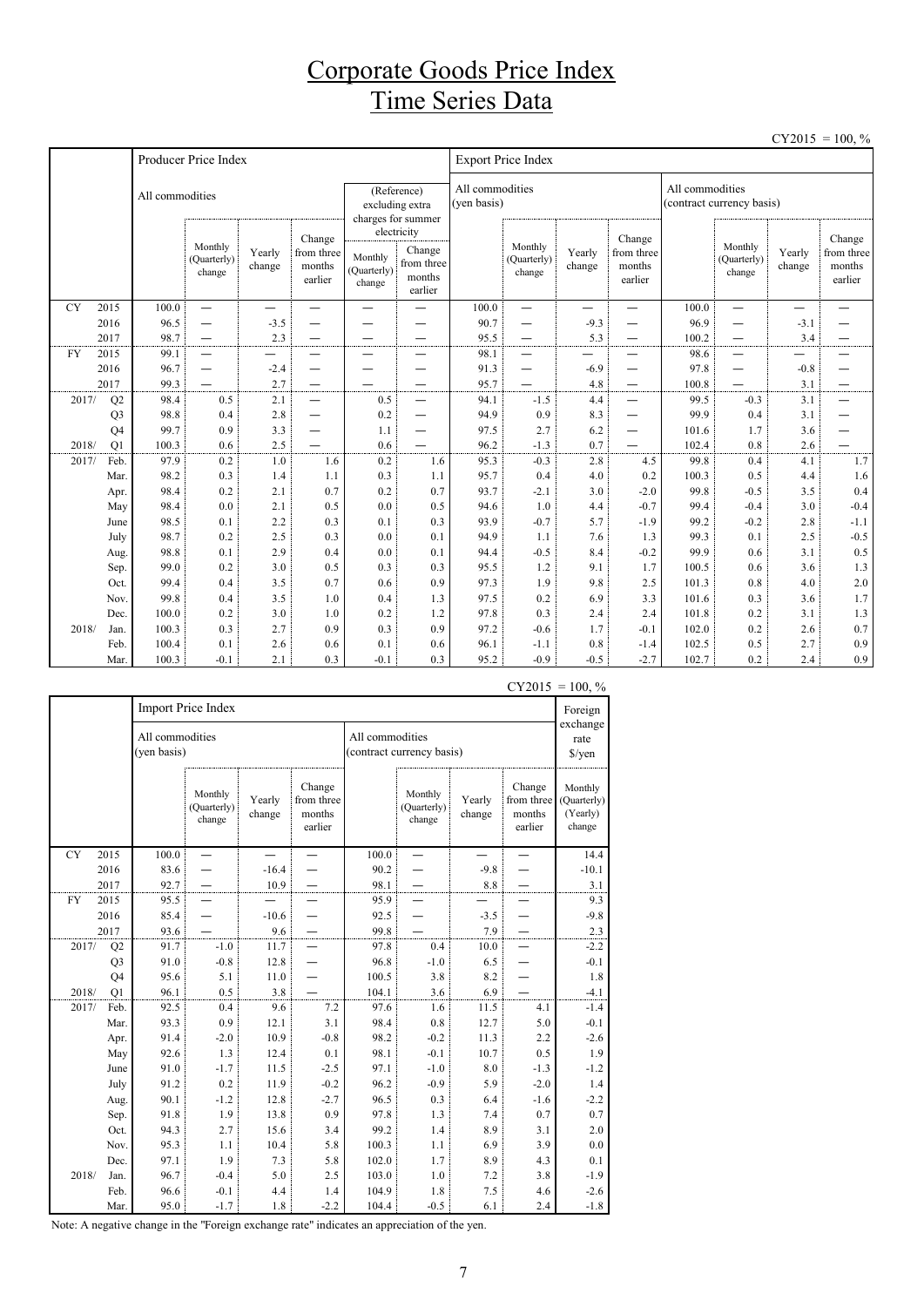## Index by Stage of Demand and Use Time Series Data

 $CY2015 = 100, \%$ 

|           |                |       | Domestic demand products         |                  |               |                                  |                  |       |                                  |                  |
|-----------|----------------|-------|----------------------------------|------------------|---------------|----------------------------------|------------------|-------|----------------------------------|------------------|
|           |                |       |                                  |                  | Raw materials |                                  |                  |       | Intermediate materials           |                  |
|           |                |       | Monthly<br>(Quarterly)<br>change | Yearly<br>change |               | Monthly<br>(Quarterly)<br>change | Yearly<br>change |       | Monthly<br>(Quarterly)<br>change | Yearly<br>change |
| <b>CY</b> | 2015           | 100.0 | $\overline{\phantom{0}}$         |                  | 100.0         |                                  |                  | 100.0 | $\overline{\phantom{0}}$         |                  |
|           | 2016           | 93.2  |                                  | $-6.8$           | 78.6          |                                  | $-21.4$          | 93.4  |                                  | $-6.6$           |
|           | 2017           | 97.2  |                                  | 4.3              | 95.9          |                                  | 22.0             | 97.4  |                                  | 4.3              |
| <b>FY</b> | 2015           | 98.2  |                                  |                  | 92.2          |                                  |                  | 98.3  |                                  |                  |
|           | 2016           | 93.8  |                                  | $-4.5$           | 83.4          |                                  | $-9.5$           | 93.9  |                                  | $-4.5$           |
|           | 2017           | 97.9  |                                  | 4.4              | 97.8          |                                  | 17.3             | 98.2  |                                  | 4.6              |
| 2017/     | Q2             | 96.7  | 0.1                              | 4.3              | 94.7          | $-1.1$                           | 24.9             | 96.9  | 0.6                              | 4.1              |
|           | Q <sub>3</sub> | 96.8  | 0.1                              | 5.0              | 93.0          | $-1.8$                           | 21.1             | 97.4  | 0.5                              | 5.3              |
|           | Q <sub>4</sub> | 98.7  | 2.0                              | 5.2              | 100.2         | 7.7                              | 17.5             | 98.9  | 1.5                              | 5.8              |
| 2018/     | O <sub>1</sub> | 99.2  | 0.5                              | 2.7              | 103.4         | 3.2                              | 7.9              | 99.7  | 0.8                              | 3.5              |
| 2017/     | Feb.           | 96.6  | 0.4                              | 3.1              | 96.0          | 1.7                              | 28.2             | 96.3  | 0.4                              | 1.9              |
|           | Mar.           | 96.9  | 0.3                              | 3.9              | 97.0          | 1.0                              | 30.2             | 96.7  | 0.4                              | 3.0              |
|           | Apr.           | 96.6  | $-0.3$                           | 4.1              | 94.5          | $-2.6$                           | 25.3             | 96.7  | 0.0                              | 3.8              |
|           | May            | 96.9  | 0.3                              | 4.4              | 96.0          | 1.6                              | 27.0             | 97.0  | 0.3                              | 4.1              |
|           | June           | 96.6  | $-0.3$                           | 4.3              | 93.5          | $-2.6$                           | 22.4             | 96.9  | $-0.1$                           | 4.4              |
|           | July           | 96.8  | 0.2                              | 4.6              | 92.7          | $-0.9$                           | 20.1             | 97.3  | 0.4                              | 4.7              |
|           | Aug.           | 96.5  | $-0.3$                           | 5.0              | 91.7          | $-1.1$                           | 21.3             | 97.1  | $-0.2$                           | 5.1              |
|           | Sep.           | 97.2  | 0.7                              | 5.5              | 94.6          | 3.2                              | 21.8             | 97.7  | 0.6                              | 5.9              |
|           | Oct.           | 98.1  | 0.9                              | 6.3              | 97.8          | 3.4                              | 24.1             | 98.5  | 0.8                              | 6.6              |
|           | Nov.           | 98.7  | 0.6                              | 5.2              | 99.7          | 1.9                              | 15.0             | 98.9  | 0.4                              | 6.0              |
|           | Dec.           | 99.3  | 0.6                              | 4.1              | 103.1         | 3.4                              | 14.0             | 99.3  | 0.4                              | 4.6              |
| 2018/     | Jan.           | 99.4  | 0.1                              | 3.3              | 102.9         | $-0.2$                           | 9.0              | 99.8  | 0.5                              | 4.1              |
|           | Feb.           | 99.4  | 0.0                              | 2.9              | 104.9         | 1.9                              | 9.3              | 99.7  | $-0.1$                           | 3.5              |
|           | Mar.           | 98.9  | $-0.5$                           | 2.1              | 102.5         | $-2.3$                           | 5.7              | 99.5  | $-0.2$                           | 2.9              |

 $CY2015 = 100, \%$ 

|           |       |                | Domestic demand products (Cont'd) |                                  |                  |       |                                  |                  |       |                                  |                  |  |  |
|-----------|-------|----------------|-----------------------------------|----------------------------------|------------------|-------|----------------------------------|------------------|-------|----------------------------------|------------------|--|--|
|           |       |                |                                   | Final goods                      |                  |       |                                  |                  |       |                                  |                  |  |  |
|           |       |                |                                   |                                  |                  |       | Capital goods                    |                  |       | Consumer goods                   |                  |  |  |
|           |       |                |                                   | Monthly<br>(Quarterly)<br>change | Yearly<br>change |       | Monthly<br>(Quarterly)<br>change | Yearly<br>change |       | Monthly<br>(Quarterly)<br>change | Yearly<br>change |  |  |
| <b>CY</b> | 2015  |                | 100.0                             |                                  |                  | 100.0 |                                  |                  | 100.0 |                                  |                  |  |  |
|           | 2016  |                | 96.9                              |                                  | $-3.1$           | 97.9  |                                  | $-2.1$           | 96.4  |                                  | $-3.6$           |  |  |
|           | 2017  |                | 97.4                              |                                  | 0.5              | 97.9  |                                  | 0.0              | 97.1  |                                  | 0.7              |  |  |
| <b>FY</b> | 2015  |                | 99.6                              |                                  |                  | 99.7  |                                  |                  | 99.5  |                                  |                  |  |  |
|           | 2016  |                | 96.7                              |                                  | $-2.9$           | 97.7  |                                  | $-2.0$           | 96.2  |                                  | $-3.3$           |  |  |
|           | 2017  |                | 97.4                              |                                  | 0.7              | 97.9  |                                  | 0.2              | 97.2  |                                  | 1.0              |  |  |
|           | 2017/ | Q2             | 97.0                              | $-0.2$                           | 0.1              | 97.6  | $-0.2$                           | $-0.4$           | 96.7  | $-0.3$                           | 0.3              |  |  |
|           |       | Q <sub>3</sub> | 97.2                              | 0.2                              | 1.4              | 98.0  | 0.4                              | 0.9              | 96.8  | 0.1                              | 1.6              |  |  |
|           |       | Q4             | 98.0                              | 0.8                              | 1.3              | 98.3  | 0.3                              | 0.7              | 97.9  | 1.1                              | 1.7              |  |  |
|           | 2018/ | Q1             | 97.5                              | $-0.5$                           | 0.3              | 97.6  | $-0.7$                           | $-0.2$           | 97.4  | $-0.5$                           | 0.4              |  |  |
|           | 2017/ | Feb.           | 97.1                              | $-0.2$                           | $-0.8$           | 97.7  | $-0.4$                           | $-1.0$           | 96.9  | 0.0                              | $-0.6$           |  |  |
|           |       | Mar.           | 97.3                              | 0.2                              | $-0.3$           | 97.7  | 0.0                              | $-0.9$           | 97.1  | 0.2                              | $-0.1$           |  |  |
|           |       | Apr.           | 97.1                              | $-0.2$                           | 0.0              | 97.7  | 0.0                              | $-0.6$           | 96.8  | $-0.3$                           | 0.2              |  |  |
|           |       | May            | 97.1                              | 0.0                              | 0.2              | 97.7  | 0.0                              | $-0.3$           | 96.8  | 0.0                              | 0.4              |  |  |
|           |       | June           | 96.9                              | $-0.2$                           | 0.2              | 97.5  | $-0.2$                           | $-0.2$           | 96.6  | $-0.2$                           | 0.4              |  |  |
|           |       | July           | 97.3                              | 0.4                              | 1.1              | 98.2  | 0.7                              | 0.7              | 96.9  | 0.3                              | 1.4              |  |  |
|           |       | Aug.           | 97.0                              | $-0.3$                           | 1.4              | 97.9  | $-0.3$                           | 1.0              | 96.6  | $-0.3$                           | 1.6              |  |  |
|           |       | Sep.           | 97.2                              | 0.2                              | 1.5              | 97.9  | 0.0                              | 0.9              | 96.8  | 0.2                              | 1.6              |  |  |
|           |       | Oct.           | 97.7                              | 0.5                              | 1.8              | 98.2  | 0.3                              | 1.2              | 97.4  | 0.6                              | 2.0              |  |  |
|           |       | Nov.           | 98.1                              | 0.4                              | 1.7              | 98.2  | 0.0                              | 0.7              | 98.0  | 0.6                              | 2.0              |  |  |
|           |       | Dec.           | 98.2                              | 0.1                              | 0.7              | 98.4  | 0.2                              | 0.0              | 98.2  | 0.2                              | 1.0              |  |  |
|           | 2018/ | Jan.           | 97.8                              | $-0.4$                           | 0.5              | 97.8  | $-0.6$                           | $-0.3$           | 97.8  | $-0.4$                           | 0.9              |  |  |
|           |       | Feb.           | 97.5                              | $-0.3$                           | 0.4              | 97.6  | $-0.2$                           | $-0.1$           | 97.4  | $-0.4$                           | 0.5              |  |  |
|           |       | Mar.           | 97.1                              | $-0.4$                           | $-0.2$           | 97.4  | $-0.2$                           | $-0.3$           | 97.0  | $-0.4$                           | $-0.1$           |  |  |

The next monthly report will be released on Monday, May 14, 2018.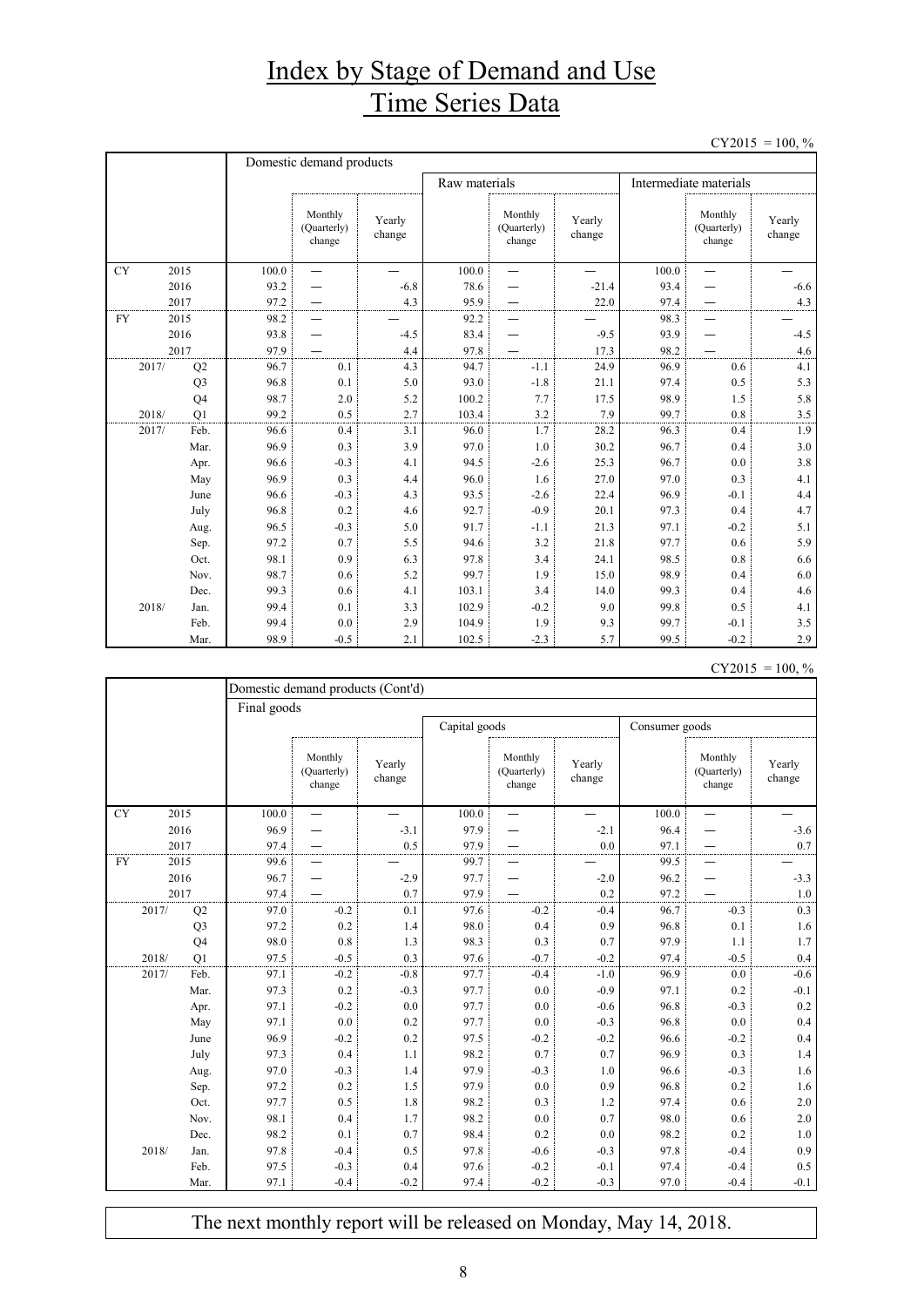## Appendix

# Producer Price Index ( Preliminary Figures for FY2017 )

 $CY2015 = 100, \%$ 

|                                                | Weight  | Index | Yearly<br>change | FY2016  |
|------------------------------------------------|---------|-------|------------------|---------|
| All commodities                                | 1,000.0 | 99.3  | 2.7              | $-2.4$  |
| excluding extra charges for summer electricity | 1,000.0 | 99.3  | 2.7              | $-2.3$  |
| Beverages & foods                              | 141.6   | 100.0 | 0.0              | $-0.2$  |
| Textile products                               | 9.6     | 100.0 | 0.6              | $-0.7$  |
| Lumber & wood products                         | 9.2     | 103.6 | 2.7              | 1.0     |
| Pulp, paper & related products                 | 27.7    | 100.2 | 1.0              | $-0.9$  |
| Chemicals & related products                   | 89.2    | 95.7  | 3.1              | $-5.9$  |
| Petroleum & coal products                      | 59.5    | 101.4 | 14.1             | $-5.6$  |
| Plastic products                               | 38.2    | 96.0  | $-0.4$           | $-2.9$  |
| Ceramic, stone & clay products                 | 23.3    | 99.8  | 0.3              | $-0.5$  |
| Iron & steel                                   | 51.7    | 104.4 | 9.4              | $-2.7$  |
| Nonferrous metals                              | 27.1    | 100.1 | 12.7             | $-7.9$  |
| Metal products                                 | 40.0    | 102.0 | 2.1              | $-0.2$  |
| General purpose machinery                      | 27.2    | 100.1 | 0.0              | $-0.1$  |
| Production machinery                           | 41.1    | 100.4 | 0.3              | $-0.1$  |
| Business oriented machinery                    | 16.2    | 102.0 | 0.0              | 2.0     |
| Electronic components & devices                | 24.5    | 98.0  | 1.1              | $-2.2$  |
| Electrical machinery & equipment               | 52.7    | 95.4  | $-1.2$           | $-3.2$  |
| Information $&$ communications equipment       | 20.8    | 98.2  | $-0.8$           | $-1.1$  |
| Transportation equipment                       | 140.7   | 98.8  | $-0.1$           | $-1.1$  |
| Other manufacturing industry products          | 48.0    | 100.3 | 0.3              | $0.0\,$ |
| Agriculture, forestry & fishery products       | 35.8    | 108.5 | 4.7              | 2.8     |
| Minerals                                       | 3.9     | 94.8  | 1.7              | $-5.5$  |
| Electric power, gas & water                    | 67.1    | 92.2  | 7.5              | $-11.2$ |
| Scrap & waste                                  | 4.9     | 126.6 | 27.4             | 6.8     |

Note: The index of "All commodities excluding extra charges for summer electricity" adjusts extra charges applied during summer season from July to September.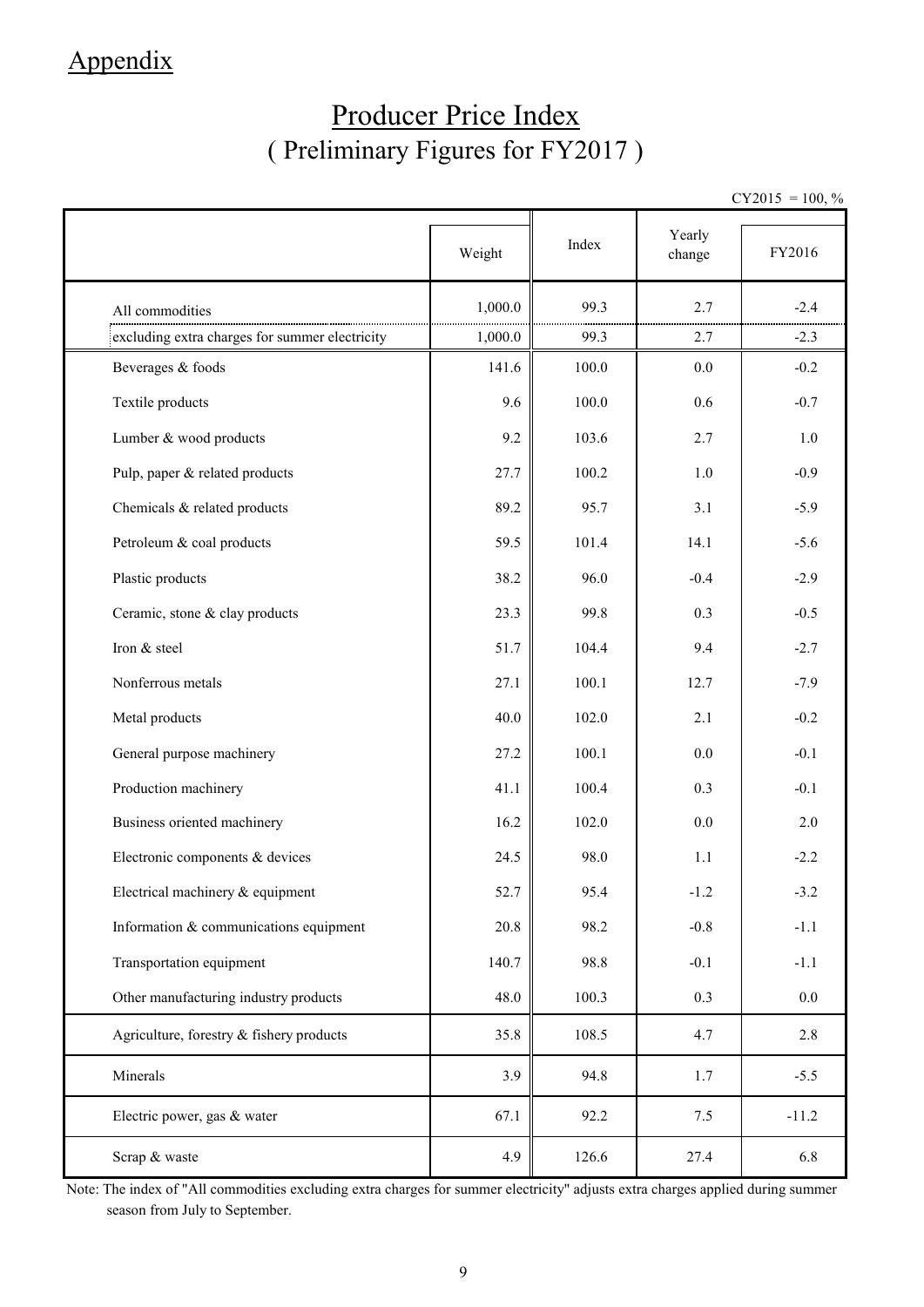#### Export Price Index ( Preliminary Figures for FY2017 )

|                                                              |         |           |        |                         |       |        | $CY2015 = 100, \%$ |
|--------------------------------------------------------------|---------|-----------|--------|-------------------------|-------|--------|--------------------|
|                                                              |         | Yen basis |        | Contract currency basis |       |        |                    |
|                                                              |         |           | Yearly |                         |       | Yearly |                    |
|                                                              | Weight  | Index     | change | FY2016                  | Index | change | FY2016             |
| All commodities                                              | 1,000.0 | 95.7      | 4.8    | $-6.9$                  | 100.8 | 3.1    | $-0.8$             |
| Textiles                                                     | 13.8    | 91.8      | 2.5    | $-8.6$                  | 97.1  | 1.0    | $-2.4$             |
| Chemicals & related products                                 | 98.4    | 100.2     | 10.2   | $-6.6$                  | 107.1 | 8.7    | 0.7                |
| Metals & related products                                    | 108.5   | 105.6     | 14.7   | $-3.2$                  | 113.0 | 12.7   | 5.0                |
| General purpose, production &<br>business oriented machinery | 189.4   | 97.1      | 2.2    | $-4.5$                  | 100.0 | 0.6    | $-0.5$             |
| Electric & electronic products                               | 205.5   | 92.3      | 3.6    | $-9.2$                  | 97.1  | 1.9    | $-3.3$             |
| Transportation equipment                                     | 285.2   | 94.2      | 1.9    | $-6.9$                  | 99.5  | $-0.2$ | $-0.2$             |
| Other primary products $\&$<br>manufactured goods            | 99.2    | 89.7      | 5.8    | $-11.9$                 | 95.1  | 3.9    | $-5.5$             |

## Import Price Index ( Preliminary Figures for FY2017 )

 $CY2015 = 100, \%$ 

|                                                              |         |       | Yen basis        |         |       | Contract currency basis |        |  |  |
|--------------------------------------------------------------|---------|-------|------------------|---------|-------|-------------------------|--------|--|--|
|                                                              | Weight  | Index | Yearly<br>change | FY2016  | Index | Yearly<br>change        | FY2016 |  |  |
| All commodities                                              | 1,000.0 | 93.6  | 9.6              | $-10.6$ | 99.8  | 7.9                     | $-3.5$ |  |  |
| Beverages & foods and agriculture<br>products for food       | 80.4    | 92.6  | 4.4              | $-8.6$  | 98.1  | 2.1                     | $-1.5$ |  |  |
| Textiles                                                     | 61.3    | 94.8  | 0.1              | $-5.1$  | 98.1  | $-0.7$                  | $-1.3$ |  |  |
| Metals & related products                                    | 95.8    | 100.5 | 20.8             | $-10.6$ | 108.3 | 18.8                    | $-2.6$ |  |  |
| Lumber & wood products and forest<br>products                | 17.3    | 96.2  | 8.7              | $-10.0$ | 103.6 | 5.3                     | $-0.7$ |  |  |
| Petroleum, coal & natural gas                                | 252.3   | 94.5  | 24.8             | $-14.8$ | 102.9 | 22.8                    | $-6.1$ |  |  |
| Chemicals & related products                                 | 94.7    | 96.8  | 6.6              | $-7.3$  | 101.0 | 5.2                     | $-2.3$ |  |  |
| General purpose, production &<br>business oriented machinery | 68.1    | 93.4  | 4.2              | $-8.9$  | 98.6  | 2.3                     | $-2.4$ |  |  |
| Electric & electronic products                               | 196.6   | 87.3  | 1.0              | $-12.2$ | 92.8  | $-0.3$                  | $-5.9$ |  |  |
| Transportation equipment                                     | 49.5    | 96.4  | 3.1              | $-6.1$  | 100.5 | 0.7                     | $-0.3$ |  |  |
| Other primary products $\&$<br>manufactured goods            | 84.0    | 92.2  | 2.2              | $-8.7$  | 98.5  | 0.4                     | $-1.3$ |  |  |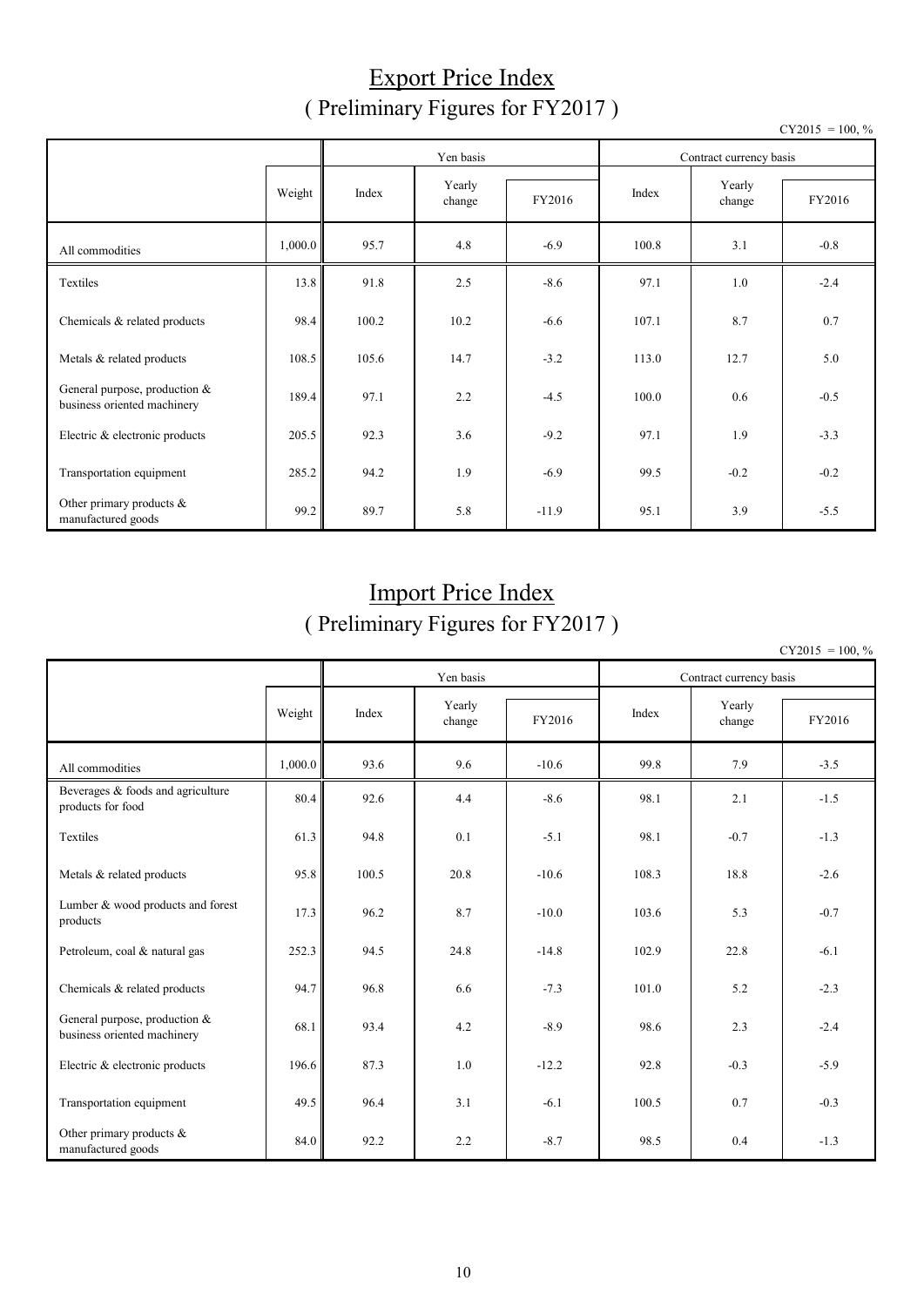# Index by Stage of Demand and Use ( Preliminary Figures for FY2017 )

 $CY2015 = 100, \%$ 

|                           |           |       | Yearly |         |  |
|---------------------------|-----------|-------|--------|---------|--|
|                           | Weight    | Index | change | FY2016  |  |
| Domestic demand products  | 1,000.000 | 97.9  | 4.4    | $-4.5$  |  |
| Domestic goods            | 744.660   | 99.3  | 2.7    | $-2.4$  |  |
| Imports                   | 255.340   | 93.6  | 9.6    | $-10.6$ |  |
| Raw materials             | 100.163   | 97.8  | 17.3   | $-9.5$  |  |
| Domestic goods            | 26.060    | 108.3 | 6.7    | 2.1     |  |
| Imports                   | 74.103    | 94.1  | 22.0   | $-14.0$ |  |
| Intermediate materials    | 535.481   | 98.2  | 4.6    | $-4.5$  |  |
| Domestic goods            | 448.097   | 98.7  | 3.7    | $-3.4$  |  |
| Imports                   | 87.384    | 95.8  | 10.0   | $-10.1$ |  |
| Final goods               | 364.356   | 97.4  | 0.7    | $-2.9$  |  |
| Domestic goods            | 270.503   | 99.6  | 0.7    | $-0.9$  |  |
| Imports                   | 93.853    | 91.1  | 0.8    | $-8.6$  |  |
| Capital goods             | 112.246   | 97.9  | 0.2    | $-2.0$  |  |
| Domestic goods            | 87.827    | 100.0 | 0.2    | $-0.2$  |  |
| Imports                   | 24.419    | 90.2  | 0.4    | $-8.8$  |  |
| Consumer goods            | 252.110   | 97.2  | 1.0    | $-3.3$  |  |
| Domestic goods            | 182.676   | 99.4  | 1.0    | $-1.3$  |  |
| Imports                   | 69.434    | 91.5  | 1.1    | $-8.6$  |  |
| Durable consumer goods    | 67.121    | 93.6  | $-0.7$ | $-5.3$  |  |
| Domestic goods            | 42.200    | 97.8  | $-0.9$ | $-1.4$  |  |
| Imports                   | 24.921    | 86.4  | $-0.5$ | $-12.1$ |  |
| Nondurable consumer goods | 184.989   | 98.5  | 1.5    | $-2.5$  |  |
| Domestic goods            | 140.476   | 99.9  | 1.6    | $-1.3$  |  |
| Imports                   | 44.513    | 94.3  | 1.8    | $-6.6$  |  |

Note: These indexes are compiled by reclassifying the "Producer Price Index excluding the consumption tax," "Export Price Index" and "Import Price Index" in terms of commodities' stage of demand or use of goods.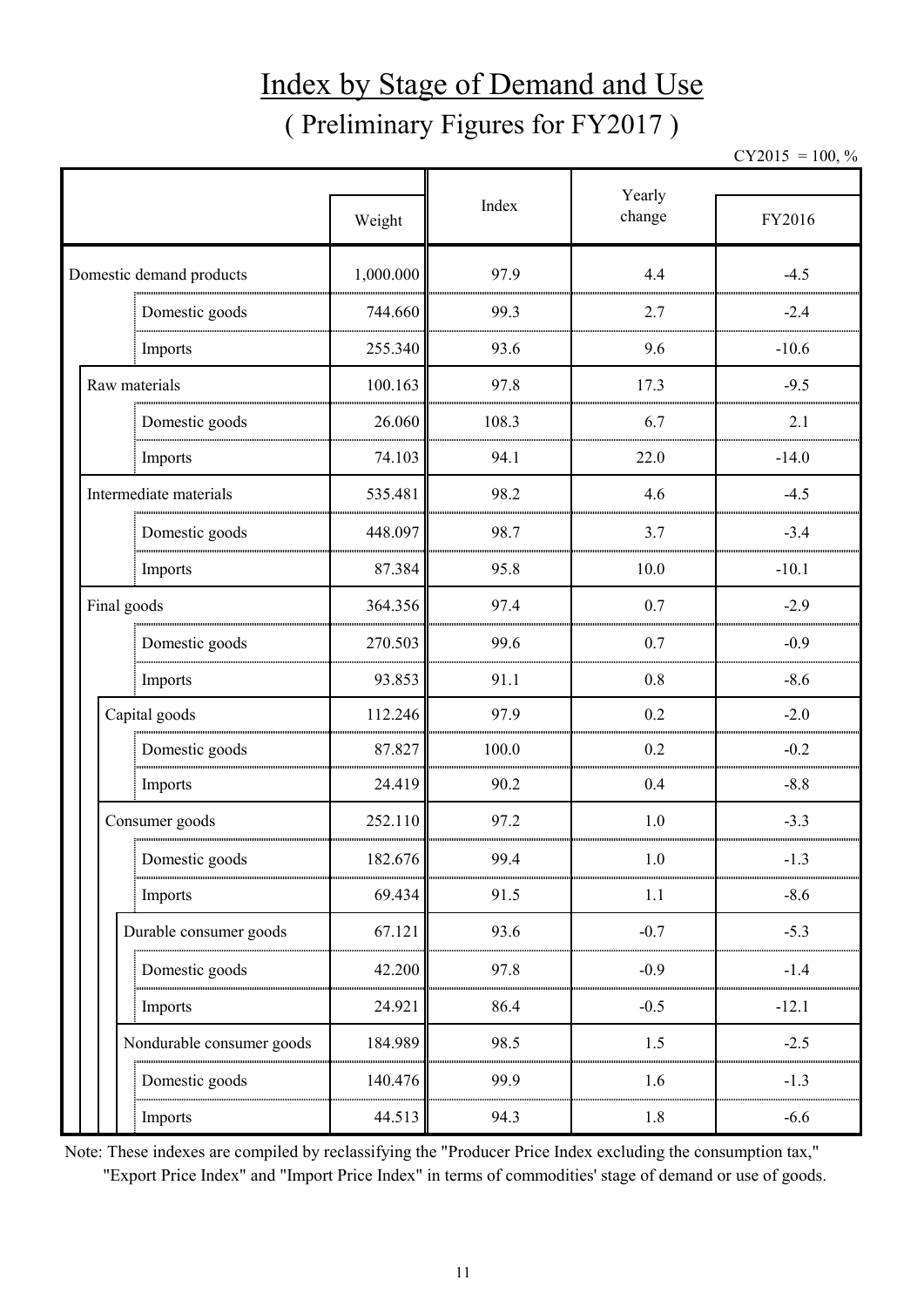# Producer Price Index using Chain-weighted Index Formula ( Preliminary Figures for FY2017 )

 $CY2015 = 100, \%$ 

|                                                | Weight  | Index | Yearly<br>change | FY2016  |
|------------------------------------------------|---------|-------|------------------|---------|
| All commodities                                | 1,000.0 | 99.4  | 2.9              | $-2.5$  |
| excluding extra charges for summer electricity | 1,000.0 | 99.4  | 2.9              | $-2.4$  |
| Beverages & foods                              | 141.6   | 99.9  | $0.0\,$          | $-0.3$  |
| Textile products                               | 9.6     | 99.8  | 0.5              | $-0.7$  |
| Lumber & wood products                         | 9.2     | 103.6 | 2.8              | 1.0     |
| Pulp, paper & related products                 | 27.7    | 100.2 | $1.0\,$          | $-0.9$  |
| Chemicals & related products                   | 89.2    | 95.9  | 3.6              | $-6.1$  |
| Petroleum & coal products                      | 59.5    | 101.8 | 14.4             | $-5.5$  |
| Plastic products                               | 38.2    | 95.9  | $-0.3$           | $-3.1$  |
| Ceramic, stone & clay products                 | 23.3    | 99.6  | 0.2              | $-0.6$  |
| Iron & steel                                   | 51.7    | 104.5 | 9.7              | $-2.8$  |
| Nonferrous metals                              | 27.1    | 100.5 | 13.2             | $-7.9$  |
| Metal products                                 | 40.0    | 101.7 | $2.0\,$          | $-0.3$  |
| General purpose machinery                      | 27.2    | 100.0 | $-0.1$           | 0.0     |
| Production machinery                           | 41.1    | 100.2 | 0.2              | $-0.2$  |
| Business oriented machinery                    | 16.2    | 101.8 | $-0.1$           | 1.9     |
| Electronic components & devices                | 24.5    | 97.6  | 0.9              | $-2.3$  |
| Electrical machinery & equipment               | 52.7    | 95.1  | $-1.3$           | $-3.4$  |
| Information & communications equipment         | 20.8    | 98.1  | $-0.8$           | $-1.2$  |
| Transportation equipment                       | 140.7   | 98.7  | $-0.2$           | $-1.1$  |
| Other manufacturing industry products          | 48.0    | 100.2 | 0.3              | $-0.1$  |
| Agriculture, forestry & fishery products       | 35.8    | 108.2 | 4.5              | 2.7     |
| Minerals                                       | 3.9     | 94.9  | 2.2              | $-5.8$  |
| Electric power, gas & water                    | 67.1    | 92.2  | 7.8              | $-11.5$ |
| Scrap & waste                                  | 4.9     | 129.4 | 27.6             | 8.9     |

Notes: 1.The index of "All commodities excluding extra charges for summer electricity" adjusts extra charges applied during summer season from July to September.

2.The indexes are based on the year 2015 weights.